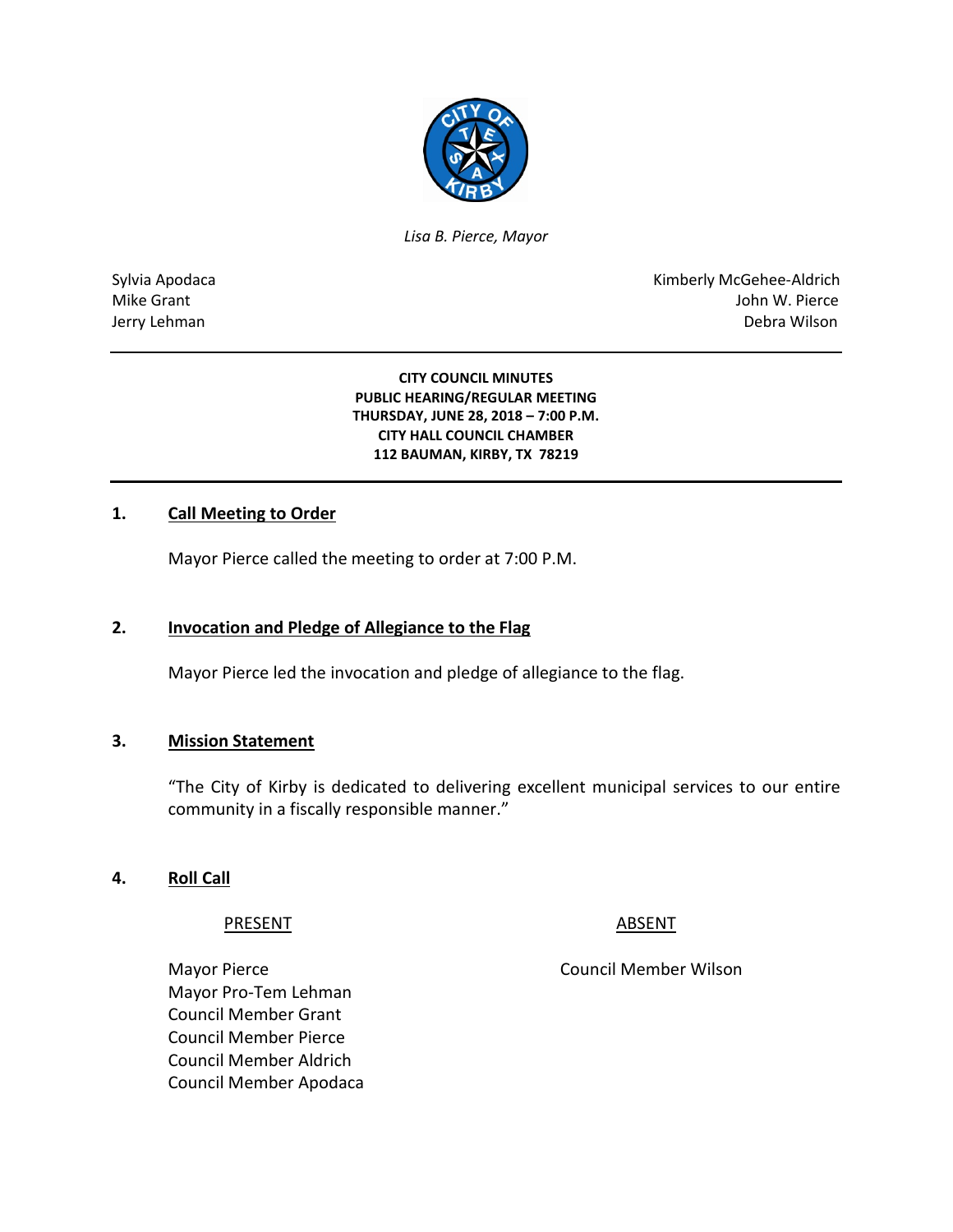#### **5. Citizen Participation**

1. Sylvia Volkmann – She said signage for the Binz Engleman Road Project for traffic control needs to be improved and she had other concerns regarding the contractors.

2. Rothie Hackstadt – He said he will speak when traffic on Binz Engleman Road is addressed.

3. Patricia Chastain – She suggested solar powered flashing stop signs at Binz Engleman and Alan Shepard for pedestrian safety.

4. Debra McMillan – She thanked Council for providing the residents with Bexar County Elections Department May 5 total elections report of 234 votes being cast. She said she wants to know how these discrepancies occurred, how to prevent this from happening again and she hoped integrity will be maintained in this community.

5. Aisha Zarb-Cousins – She said on May 30,2018 the Fire Marshal and Code Compliance Officer came to their building at 5020 Old Seguin Road, Suites 1A and 1B and explained that their fire alarm system was inoperable and they did not have a certificate of occupancy to occupy the building. She explained their concerns and requested a provisional certificate of occupancy until the issues are resolved. She asked Council why they have been displaced out of the shopping center and the other occupants are allowed to remain.

6. Audrey Eklund – She thanked City Council for allowing the Senior Center use of John Sterling Park for their Festival. She thanked the Fire Department, EMS and Mayor Pierce for attending.

# **6. Consideration Of And Action On Minutes**

a. Regular Meeting Minutes – June 14, 2018

Council Member Lehman moved to approve the Regular Meeting Minutes for June 14, 2018; seconded by Council Member Pierce. The motion carried with a 4-0-2 vote.

> AYES – 4 NAYES- 0 ABSTAIN – 2 (Council Member Grant and Council Member Apodaca)

# **7. Public Hearing**

a. On A Request To Have The Property Located On Seguin Road; Lot 7 Through 12; CB 4018D, Kirby Manor Commercial Subdivision, Bexar County, Texas, To Be Rezoned From The Current Zoning Of Commercial, Office And Retail District (C-1) To Multiple Family Dwelling District  $(R - 2)$ . These Properties Are Located Across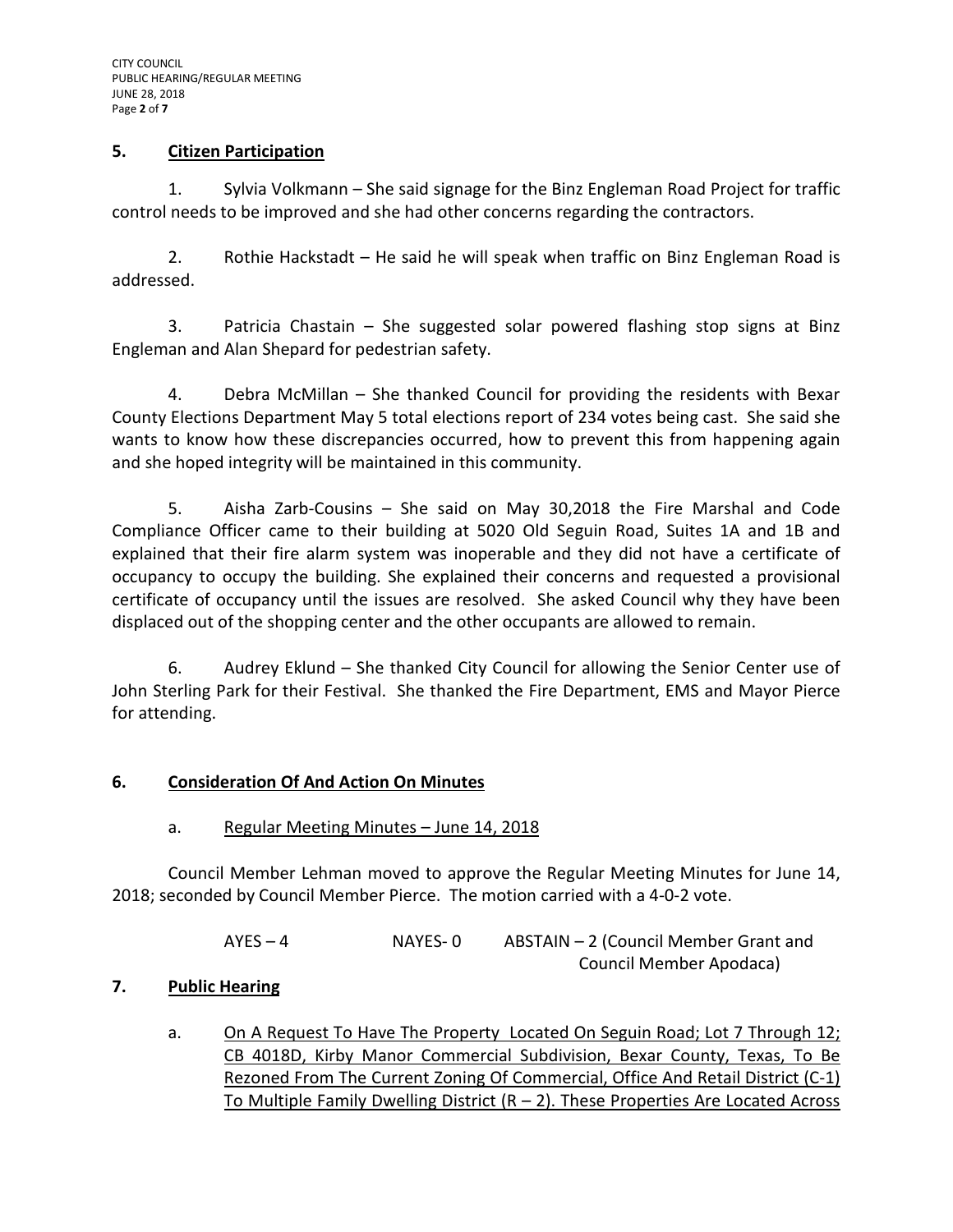# The Street From Kirby Middle School, 5441 Seguin Road, Kirby, TX 78219, Bexar County, Texas.

Mayor Pierce closed the regular meeting and opened the public hearing at 7:16 P.M.

Roger Romens spoke supporting both C-1 and R-2 zoning districts. He said the property has been vacant for over 25 years and suggested a multi-use of the property by zoning C-1 and R-2.

Mayor Pierce closed the public hearing and reconvened the regular meeting at 7:19 P.M.

# **8. Discussion And Possible Action**

a. Discussion And Possible Action On A Request To Have The Property Located On Seguin Road; Lot 7 Through 12; CB 4018D, Kirby Manor Commercial Subdivision, Bexar County, Texas, To Be Rezoned From The Current Zoning Of Commercial, Office And Retail District (C-1) To Multiple Family Dwelling District ( $R - 2$ ). These Properties Are Located Across The Street From Kirby Middle School, 5441 Seguin Road, Kirby, TX 78219, Bexar County, Texas.

Mayor Pierce said City Council received information from the Planning and Zoning Commission meeting on June 12, 2018. There was one resident who spoke at the meeting saying he would support single family but not multi-family for the property. The Commissioners voted unanimously to deny the request for the rezoning.

Council Member Grant moved to accept the request to rezone the property to R-2. The motion died for the lack of a second.

Council discussed the suggestion of mixed use for the property. Marc Schnall, City Attorney, said the Planning and Zoning Commission can research the mixed-use to create a new zoning district.

b. Discussion And Possible Action On A Request From The Police Chief To Spend Asset Forfeiture Money On The Purchase Of Body Cameras For The Police Department.

Chief Bois said the cost for the body cameras increased from \$399 each to \$699 each. He asked City Council to allow use of asset forfeiture funds to augment the cost created by the increase in the body cameras and asked for a budget amendment.

Council Member Grant moved to accept the request to spend asset forfeiture money on the purchase of body cameras for the Police Department; seconded by Mayor Pro-Tem Aldrich.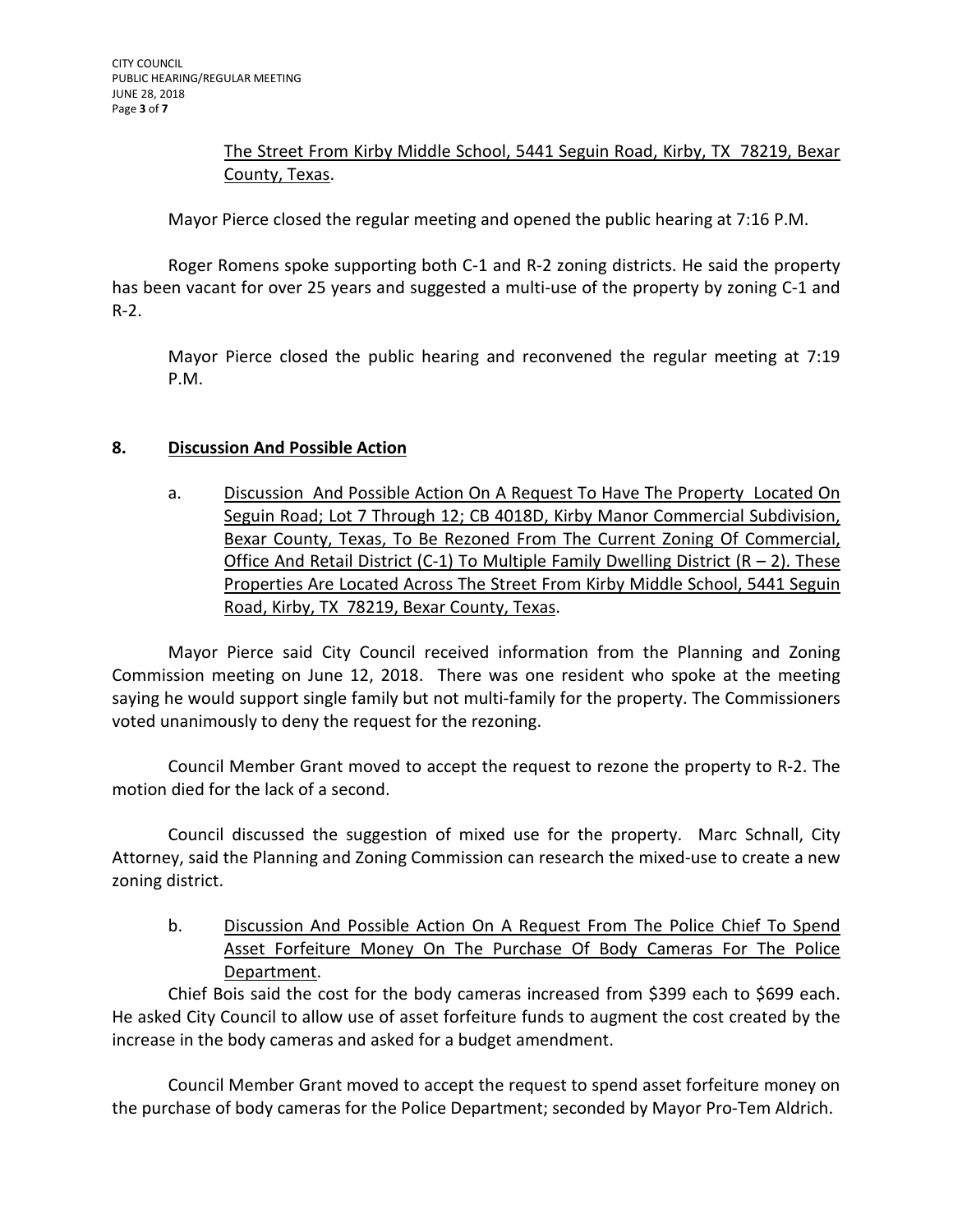Tina Ynfante, Finance Director, advised Council to include the amendment to the budget in the motion.

Council Member Grant moved to amend his motion to accept the request to spend asset forfeiture money on the purchase of body cameras for the Police Department and amend budget; seconded by Mayor Pro-Tem Aldrich. With all voting, "aye" the motion carried with a 6-0 vote.

AYES: 6 NAYES: 0

c. Discussion And Possible Action On Ordinance No. O-2018-841 Authorizing The City To Enter Into An Agreement For Ambulance (EMS) Billing Services With K&P Associates, Inc., D/B/A Specialized Billing & Collection Systems Of Texas And Authorizing The Mayor Or The City Manager To Execute Such Agreement. This Is The Second Reading.

Council Member Pierce moved to accept Ordinance No. O-2018-841 authorizing the City to enter into an agreement for ambulance (EMS) billing services with K&P Associates, Inc., D/B/A Specialized Billing & Collection Systems of Texas and authorizing the Mayor or the City Manager to execute such agreement; seconded by Council Member Lehman.

Council Member Grant said he has a problem with this company and explained why.

The motion carried with a 4-2 vote.

| AYES: 4 | NAYES: 2 (Council Member Grant and |
|---------|------------------------------------|
|         | Council Member Apodaca)            |

#### d. Discussion And Possible Action Appointing A Member To The Board Of Directors Of The Kirby Senior Center

Mayor Pierce asked Jeff Eklund, applicant, if he would like to speak. Mr. Eklund said he lived in Kirby over 30 years and served as a council member.

Council Member Grant moved to appoint Jeff Eklund to the Board of Director of the Kirby Senior Center; seconded by Mayor Pro-Tem Aldrich. The motion carried with a 6-0 vote.

AYES: 6 NAYES: 0 e. Discussion And Possible Action On Ordinance No. O-2018-842 To Repeal Ordinance No. O-2005-618 And To Remove Stop Intersections At Vinecrest Drive And Cinderella Street and At Swann Lane And Telegraph Street from Schedule I of Chapter 72 Of The Code Of Ordinances. This Is The First Reading.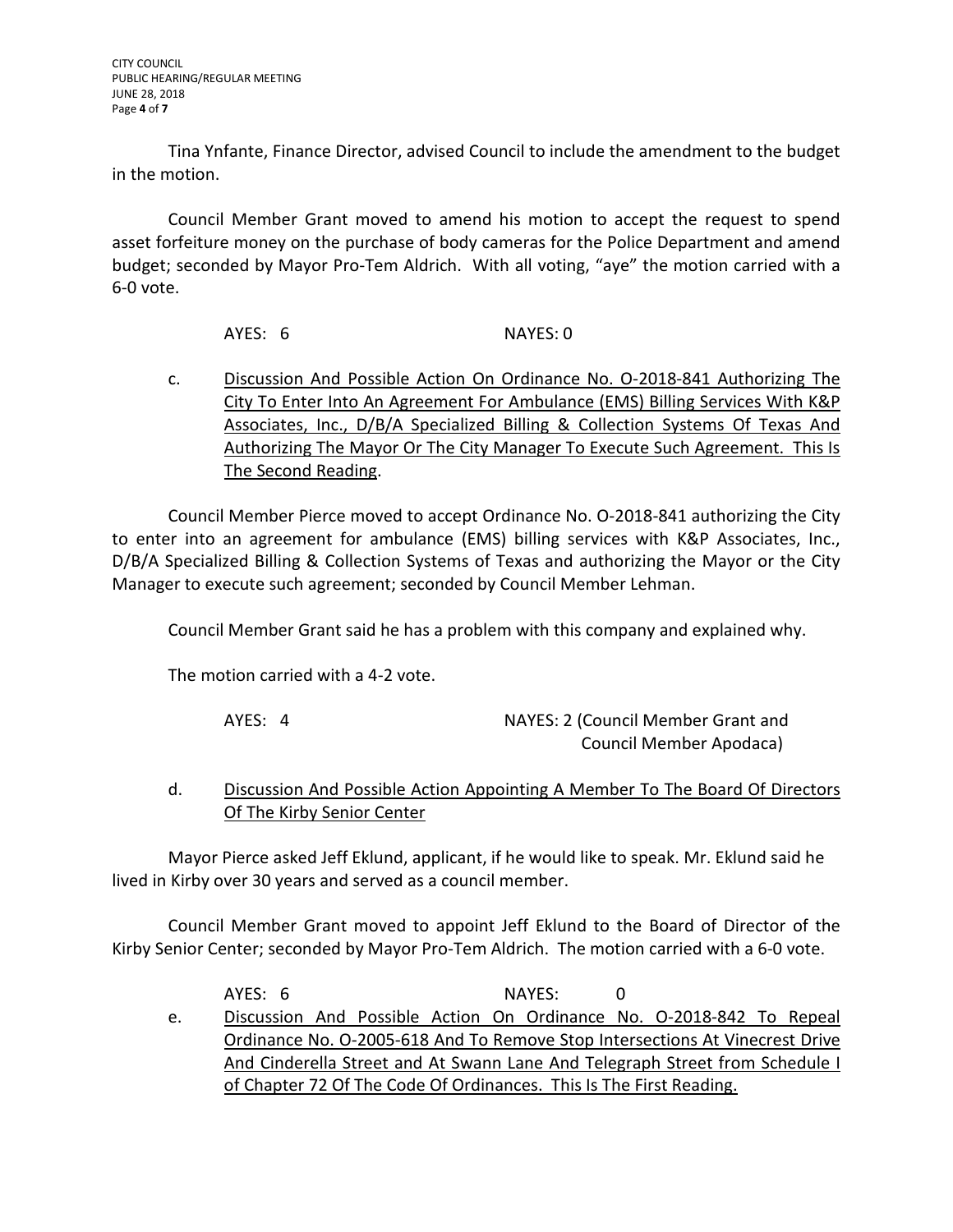Chief Bois provided the history regarding the three way stop signs. He informed Council if they approve the Ordinance, temporary signs alerting that cross traffic does not stop will be placed at the intersections.

Council Member Grant moved to approve Ordinance No. O-2018-842 to repeal Ordinance No. O-2005-618 and to remove stop intersections at Vinecrest Drive and Cinderella Street and at Swann Lane and Telegraph Street from Schedule I of Chapter 72 of the Code of Ordinances; seconded by Council Member Apodaca. With all voting, "aye" the motion carried.

# AYES: 6 NAYES: 0

#### f. Discussion And Possible Action Regarding The Traffic On Binz Engleman Road

Mayor Pierce asked Mr. Hackstadt if he would like to speak. Mr. Hackstadt said he posted a comment on Kirby Community social media site; it's a public post and he offered a public apology to City Council. He submitted a petition to Mayor Pierce regarding Binz Engleman Road, Buzz Aldrin and Alan Shepard. He feels speeding will increase when the road is completed and requested two speed bumps.

Chief Bois stated he has been monitoring the area and offered the various time frames he was in the area and the maximum speed that was detected. He said the construction company can lower speed limit to 20 M.P.H. and they will have to provide signage with the temporary speed limit.

Council Member Grant said that if the construction crew member is wearing a safety vest and has a flag to direct traffic and a driver passes through the sign then that's a citation the City can issue. He suggested signage that allows residents only and if this is violated then the City has the right to write citations. He asked Chief Bois to monitor the area again after the work is completed.

Mayor Pierce said that Chief Bois is seeing what is happening and be assured that the Police Department is aware of the concerns. Our Police Department can't be everywhere at every time.

# g. Update, Discussion And Possible Action On The Construction Project On Binz Engleman

Mayor Pierce said this is an item that will remain on the agenda, at least once a month, until the project is completed. She gave an update on recent events with the project. She said that Gilbert Salas, Director of Public Works and Kevin Bois, Police Chief will address concerns of residents.

Mr. Salas provided Council with an update on the project. He said they are currently in Phase 1. He said he has talked to the contractor's crews about leaving garbage and using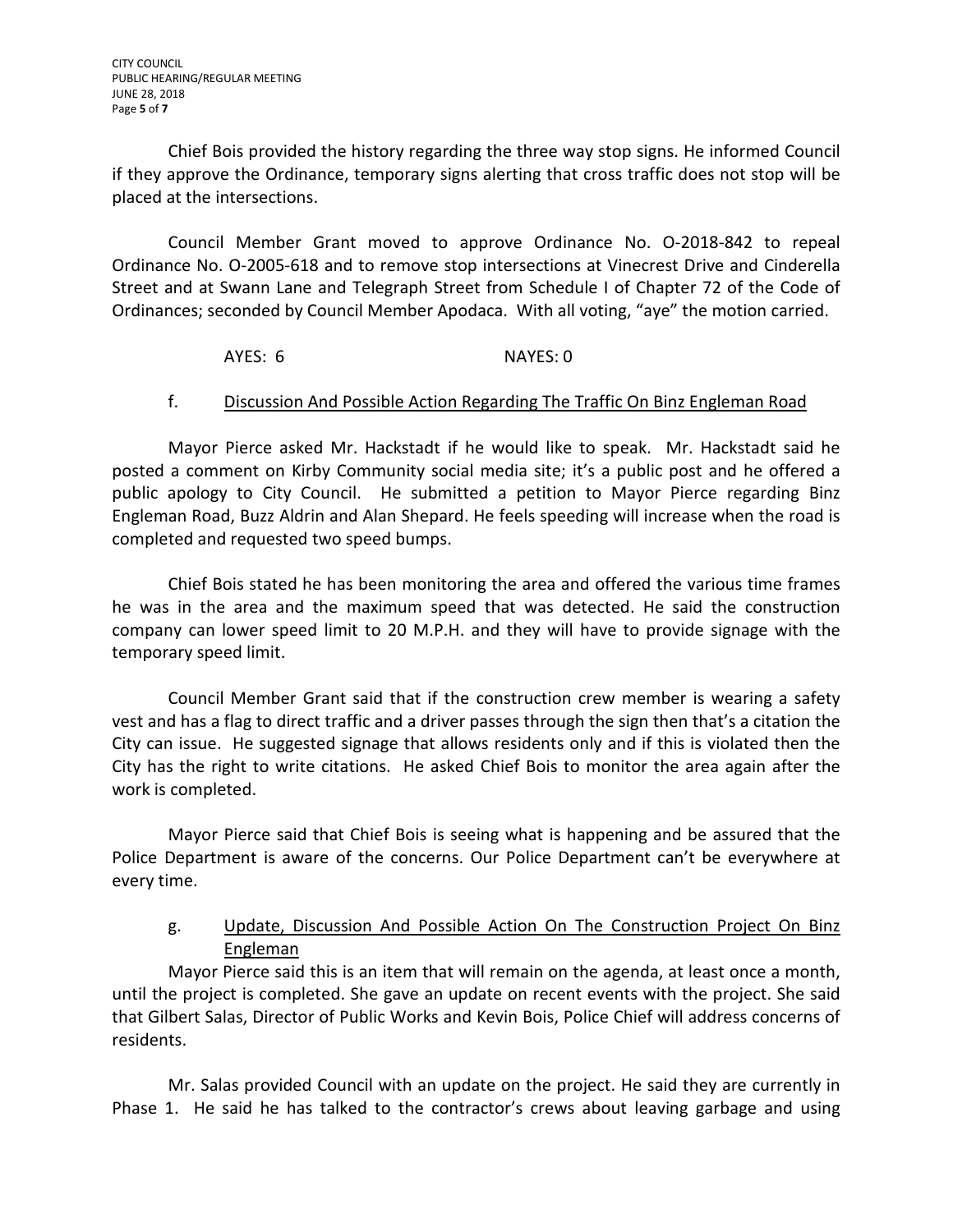resident's water. The contractor was informed they must make sure they are communicating clearly with the public for employee safety and traffic safety, addressed the signage, and allow the residents access to their homes.

Mr. Schnall said he will need to review the contract to address the concerns of Council. He suggested that Council provide a letter to the contractor and engineer to let them know their specific questions so they can get clear answers.

Mayor Pierce asked residents to email Chief Bois or Gilbert Salas with questions they have so specific questions can be answered.

#### **9. Requests and Announcements**

# a. Requests By Mayor And Council Members For Items To Be Placed On Future City Council Agendas And Announcements On City Events/Community Interests

Council Member Apodaca – She wished everyone a Happy  $4^{th}$  of July.

Mayor Pro-Tem Aldrich – She reminded everyone about the Fireworks in the Park on  $4<sup>th</sup>$ of July and thanked Chief Bois for stopping an 18-wheeler. She asked that the shopping center be included on the next agenda. She thanked everyone for coming out and for their support.

Council Member Lehman – He thanked everyone for attending the meeting. He hopes that the problems addressed will be resolved real soon. He asked that the Annual TML Conference be placed on the next agenda.

Council Member Grant – He said this is how we solve problems, when you attend and let Council know your concerns. He thanked everyone for attending the meeting and wished everyone a Happy  $4<sup>th</sup>$  of July.

Council Member Pierce – He asked that solar power stop signs be placed on the next agenda. He thanked everyone for attending the meeting.

Mayor Pierce – She thanked everyone for attending the meeting. She encouraged residents to come out and be a part of the government process. She thanked Mr. Eklund for the recent event hosted by the Senior Center and Donna Dryja for creating the mobile library with their locations at the Fire Station, Police Station and soon to be located at the Senior Center. You can find more information about the Kirby Little Library Group on WEME which is another social media network. She said the Beautification and Recycle street clean-up will be on July 3rd and urged residents to look at the City website for information on fireworks, budget dates and other events. She echoed how much she appreciated the City employees.